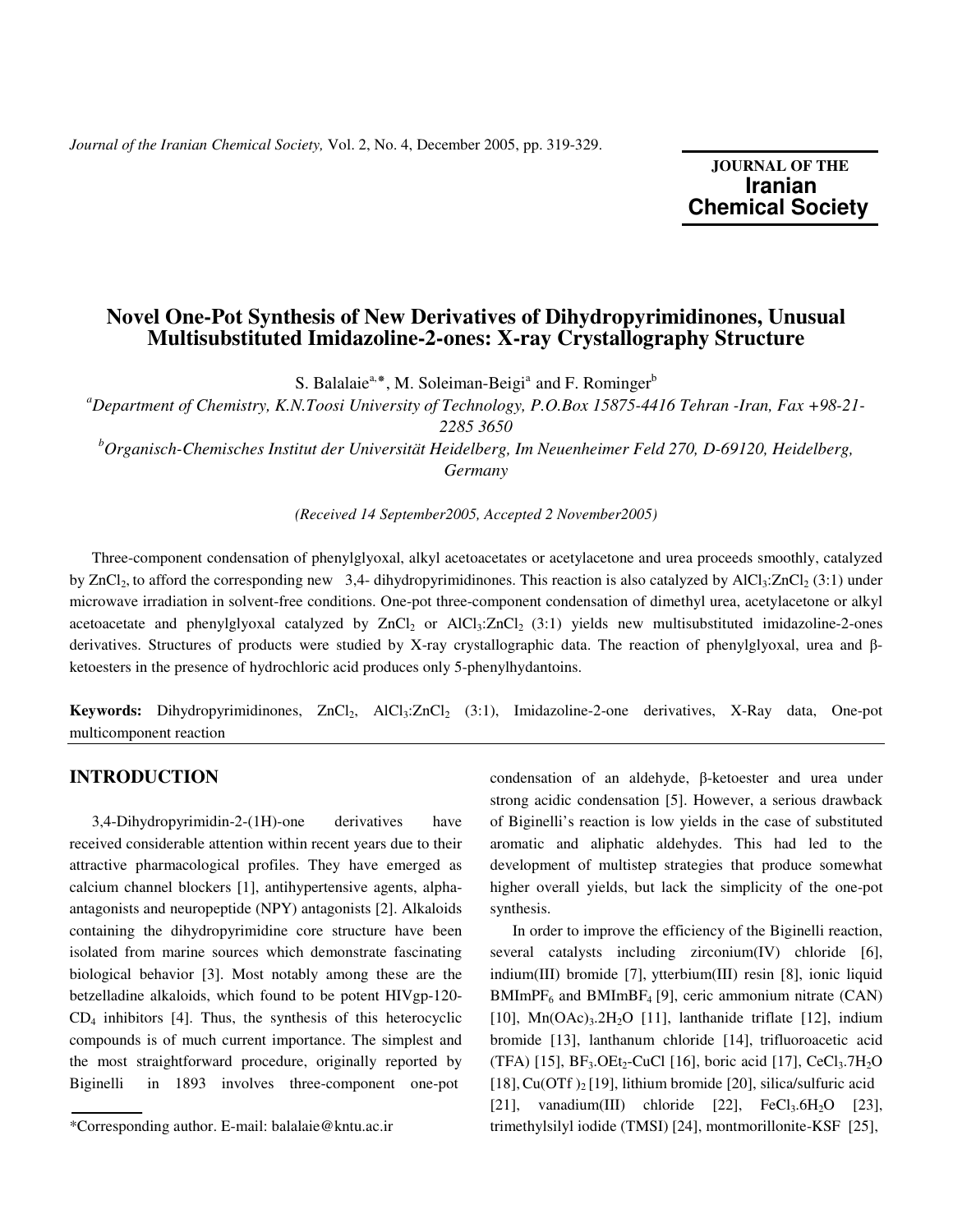zinc triflate  $[26]$ ,  $I_2$   $[27]$ , NBS  $[28]$ , bismuth triflate  $[29]$ ,  $NH<sub>2</sub>SO<sub>3</sub>H$  [30], LiClO<sub>4</sub> [31], lanthanide triflate [32], NH<sub>4</sub>Cl [33], heteropolyacid  $\text{Ag}_3\text{PW}_{12}\text{O}_{40}$  [34], and polyanilinebismoclite complex [35] have been developed. Some of these catalysts are very captivating from a synthetic chemist point of view. However, despite the tremendous success of the proposed catalysts, they are still suffering from some drawbacks. For example, some of the catalysts are expensive, complex or unavailable.

 In this article, we wish to report a new starting material, phenylglyoxal with an extra ketone as functional group, which provides potential site for further transformation. We also describe a novel and efficient one-pot three component reaction between phenylglyoxal, alkyl acetoacetates (or acetylacetone) and urea catalyzed by either  $ZnCl<sub>2</sub>$ , refluxing in EtOH without any protic acid, or  $ZnCl<sub>2</sub>:AlCl<sub>3</sub>(1:3)$  on the surface of silica gel, under microwave irradiation and solventfree condition. This leads to the synthesis of 3,4– dihydropyrimidine-2-(1H)-one derivatives (Scheme 1). While the use of dimethyl urea, instead of urea, in the three components system leads to the preparation of new derivatives of multisubstituted imidazolin-2-ones (Scheme 2). It should be noted that, very recently, two papers on the use of  $ZnCl<sub>2</sub>$  as acidic catalyst under solvent-free condition [36] and under high pressure condition [37] *via* a three-component reaction between urea, aldehydes and alkyl acetoacetate for the synthesis of dihydropyrimidinones are reported in the literature.

### **EXPERIMENTAL**

 Melting points were determined by an *Electrothermal 9100* melting point apparatus. IR spectra ( $v_{\text{max}}$ ) were recorded on a Shimadzu IR-408 spectrophotometer using KBr disks. <sup>1</sup>H and <sup>13</sup>C NMR spectra in DMSO- $d_6$  were recorded on a JEOL 90 instrument at 90 MHz and 22.5 MHz, respectively, using TMS as an internal standard. Mass spectral data were obtained by using a GC-MS Shimadzu Qp-1100 (EI 70 eV) instrument. High resolution mass spectra (HRMS) were obtained with a ZAB high resolution mass spectrometer (Vacuum Generators).

 The reflections for X-ray diffraction analysis were collected with a Bruker smart CCD difractometer (Mo-Kα, radiation, graphic mono-chromator). Intensities were corrected for Lorentz and polarization effects. Full matrix least squares refinement was carried out against  $F^2$ . The non-hydrogen atoms were refined anisotropically. The hydrogen atoms were treated using appropriate ring models. Structure solution and refinement were carried out with the SHELXTL (5.0) software package.

 CCDC 257035 (**6a**), 257036 (**7**) contain the supplementary crystallographic data for these structures. These data can be obtained free of charge *via* www.ccdc.cam.ac.uk/conts/ retrieving.html (or from the CCDC, 12 Union Road, Cambridge CB2 1EZ, UK; fax: +44 1223 336033; e-mail: deposit@ccdc.cam.ac.uk)

### **General Procedure for the Synthesis of Dihydropyrimidinone (4a-c)**

 **Method A.** A mixture of 1,3-dicarbonyl compound (5 mmol), phenylglyoxal monohydrate (750 mg, 5 mmol) and urea (0.60 g, 10 mmol),  $ZnCl_2$  (170 mg, 1.25 mmol) was heated at 80 ºC in ethanol under reflux condition for an appropriate time, as mentioned in Table1. Progress of the reaction was monitored by TLC. After completion of the reaction, the solvent was removed at reduced pressure and ethyl acetate was poured in a flask and was washed with saturated sodium bicarbonate and organic phase was washed with saturated sodium chloride solution and water, dried with anhydrous MgSO4. The solvent was removed by rotary evaporator and the solid was purified by crystallization from a mixture of  $CH<sub>2</sub>Cl<sub>2</sub>$ : petroleum ether.

 **Method B.** A mixture of 1,3-dicarbonyl compound (5 mmol), phenylglyoxal monohydrate (750 mg, 5 mmol) and urea (0.60 g, 10 mmol) was poured on the surface of 1.6 g of silica gel 60 (70-230 mesh) containing 40 mg AlCl<sub>3</sub> and 120 mg ZnCl<sub>2</sub>. The Mixture was mixed thoroughly in a mortar and transferred to a tall beaker. The beaker was covered with a watch glass and irradiated at 850 W for 3-5 min (Table 1). Then, the reaction was allowed to cool to room temperature. Then, 50 ml ethyl acetate was added to the mixture and the mixture was filtered and the solvent was removed under reduced pressure. The residue was purified by crystallization from EtOH:  $H<sub>2</sub>O$  (2:1)

**General Procedure for the Synthesis of Multisubstituted Imidazoline-2-ones (6a-c)**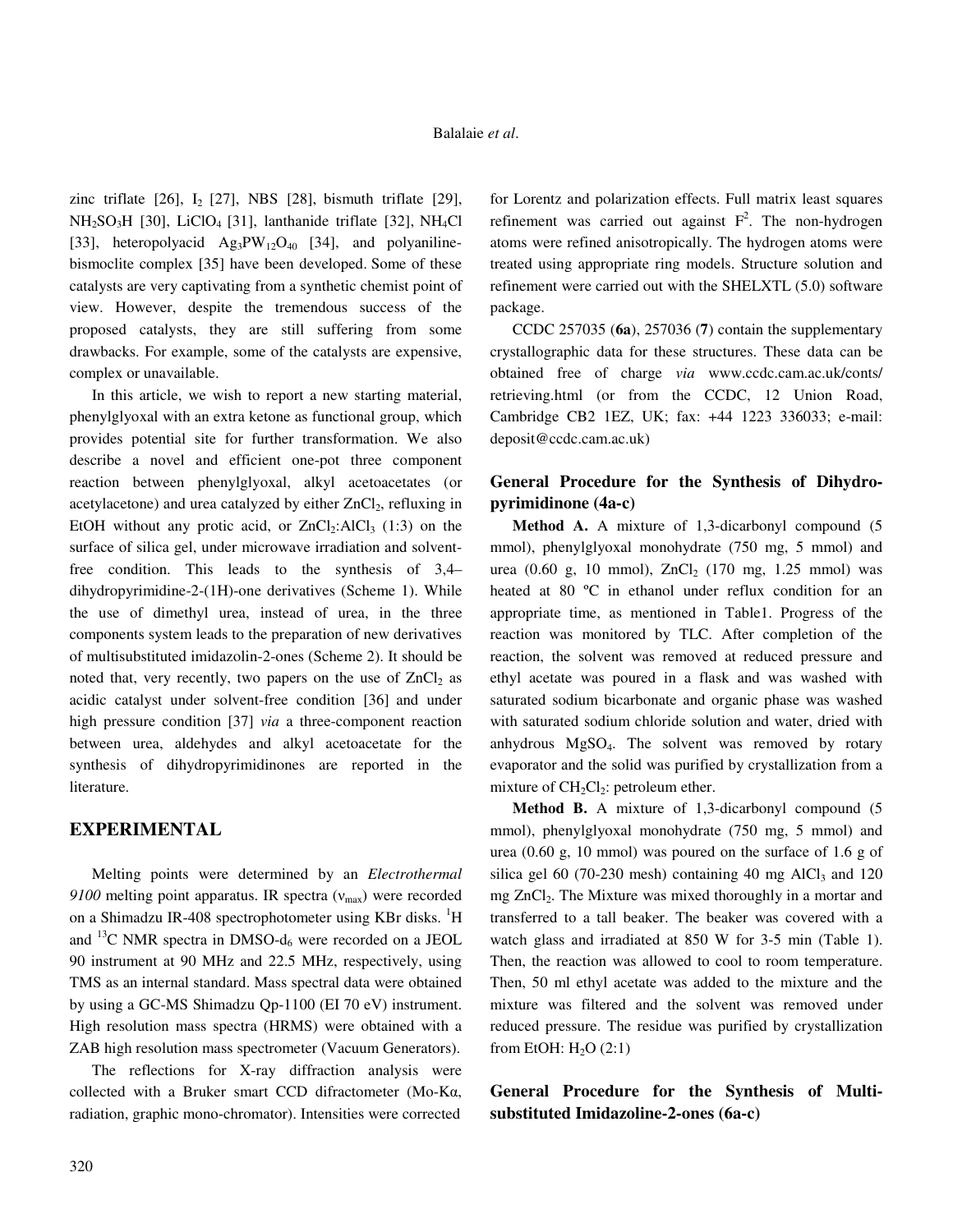**Method A.** A mixture of 1,3-dicarbonyl compound (5 mmol), phenylglyoxal monohydrate (750 mg, 5 mmol) and dimethyl urea  $(0.60 \text{ g}, 10 \text{ mmol})$ ,  $ZnCl<sub>2</sub> (170 mg, 1.25 mmol)$ was heated at 80 ºC in ethanol under reflux condition for an appropriate time, as mentioned in Table 1 (4.5-7 h). The workup procedure was the same as that for the synthesis of **4a-c.** 

 **Method B.** A mixture of 1,3-dicarbonyl compound (5 mmol), phenylglyoxal monohydrate (750 mg, 5 mmol) and dimethyl urea (0.88 g, 10 mmol) was poured on the surface of 1.6g silica gel containing 40 mg AlCl<sub>3</sub> and 120 mg ZnCl<sub>2</sub>. The Mixture was mixed thoroughly in a mortar and transferred to a tall beaker. The beaker was covered with a watch glass and irradiated at 850 W for 4 min (Table 1). The work-up procedure was the same as that for the synthesis of **4a-c**.

### **General Procedure for the Synthesis of Hydantoins: (8, 9).**

 A mixture of phenylglyoxal (750 mg, 5 mmol), urea or dimethyl urea (0.88 g, 10 mml) and ethylacetoacetate (0.65 ml, 5 mmol) and 0.9 ml concentrated hydrochloric acid in ethanol was heated for 6 h under reflux condition. The solvent was removed under reduced pressure. Further purification was carried out by crystallization in EtOH.

#### **4-Benzoyl-5-acetyl-6-methyl-3,4-dihydropyridine-2-**

**(1H)-one (4a): R = Me.** M.p.: 194 °C; IR (KBr, cm<sup>-1</sup>)  $v =$ 3275, 2970, 1730, 1695, 1590, 1415 ; <sup>1</sup>H NMR (δ, DMSO-d<sub>6</sub>) 2.2 (s, 3H, CH3), 2.3 (s, 3H, CH3), 5.9 (s, 1H, CH), 7.5 (m, 5H, Ar-H), 7.9 (brs, 1H, N<sub>3</sub>-H), 8.0 (brs, 1H, N<sub>1</sub>-H) ppm; <sup>13</sup>C NMR (δ, DMSO-d<sub>6</sub>) 193.9, 174.8, 158.1, 154.4, 136.7, 129.0, 128.6, 127.1, 61.3, 23.2 (2C) ppm; HRMS (EI)<sup>+</sup>  $C_{14}H_{14}N_2O_3$ ; Found: 258.1025, Calcd.: 258.1005.

 **4-Benzoyl-5-methylcarboxylate-6-methyl-3,4-dihydropyrimidine-2(1H)-one (4b): R = OMe.** M.p.: 204 °C; IR (KBr)  $v = 3358, 3228, 3114, 2974, 1698, 1460, 1431;$ <sup>1</sup>H NMR (δ, DMSO-d<sub>6</sub>) 2.20 (s, 3H, CH<sub>3</sub>), 3.3 (s, 3H, OCH<sub>3</sub>), 5.7 (s, 1H, CH), 7.5 (m, 5H, Ar-H), 7.9 (brs, 1H, N<sub>3</sub>-H), 8.0 (brs, 1H, N<sub>1</sub>-H) ppm; HRMS (EI<sup>+</sup>)  $C_{14}H_{14}O_4N_2$ ; Found: 274.0969, Calcd.: 274.0954.

#### **4-Benzoyl-5-ethylcarboxylate-6-methyl-3,4-dihydro-**

**pyrimidine-2(1H)-one: (4c) R = OEt.** M.p.: 214 °C; IR (KBr, cm<sup>-1</sup>) v = 3400, 3225, 3125, 2995, 1720, 1650, 1595, 1450; <sup>1</sup>H NMR ( $\delta$ , DMSO-d<sub> $6$ </sub>) 0.9 (t, 3H, J = 9 Hz, CH<sub>3</sub>), 2.20 (s, 3H,  $CH<sub>3</sub>$ ), 3.90 (q, 2H, J = 9Hz, CH<sub>2</sub>), 5.60 (s, 1H, CH), 7.50 (m,

5H, Ar-H), 7.90 (brs, 1H, N<sub>3</sub>-H), 8.0 (brs, 1H, N<sub>1</sub>-H) ppm; <sup>13</sup>C NMR (δ, DMSO,d<sub>6</sub>):  $\delta = 198.8, 180.7, 165.8, 151.4, 140.5,$ 135.9, 134.2, 129.6, 59.8, 54.1, 17.8, 17.51 ppm; MS: m/e = 288, 246, 217, 199, 173, 130, 104, 77, 51.

 **1,3-Dimethyl-4-(4-hydroxy-3pentene-2-one)-5-phenyl imidazoline-2-one (6a).** M.p.: 139 °C; IR (KBr, cm<sup>-1</sup>)  $v =$ 2995, 1710, 1605, 1495, 1410, cm<sup>-1</sup>; <sup>1</sup>H NMR (δ, DMSO-d<sub>6</sub>) 1.90 (s, 6H, CH3), 3.05 (s, 3H, N-CH3), 3.15 (s, 3H, N-CH3), 7.40 (m, 5H, Ar-H), 16.90 (s, 1H, OH) ppm; <sup>13</sup>C NMR  $(DMSO-d<sub>6</sub>)$  δ = 194.7, 153.5, 129.5, 129.1, 128.9, 128.4, 123.1, 114.9, 101.8, 28.6, 27.2, 23.3 ppm; HRMS (EI<sup>+</sup>)  $C_{16}H_{18}N_2O_3$ ; Found: 286.1330, Calcd.: 286.1317.

 **1,3-Dimethyl-4-(3-hydroxy-3-butene-2-oic acid ethyl ester)-5-phenyl imidazoline-2-one (6c).** M.p.: 116-119 °C; IR (KBr, cm-1) 3053, 2973, 1698, 1643, 1589, 1462, 1389 <sup>1</sup>H NMR (δ, DMSO-d<sub>6</sub>) 1.25 (t, 3H, CH<sub>3</sub>), 1.75 (s, 3H, CH<sub>3</sub>), 3.20 (s, 3H, N-CH3), 3.30 (s, 3H, N-CH3), 4.30 (q, 2H, CH2 ), 7.50 (m, 5H, Ar-H), 13.2 (s, 1H, OH) ppm; <sup>13</sup>C NMR (δ, DMSO-d6) 179.7, 172.9, 154.1, 129.6 (2C), 128.9, 128.2, 123.4, 114.4, 91.3, 61.1, 29.1, 27.7, 19.4, 14.1 ppm; HRMS  $(EI^+) C_{17}H_{20}N_2O_4$ ; Found: 316.1429, Calcd.: 316.1423.

 **1,3-Dimethyl-4-(2-oxo-propyl)-5-phenyl imidazoline-2 one (7).** M.p.: 90 °C; IR (KBr, cm<sup>-1</sup>): 2980, 1730, 1665, 1590, 1450; <sup>1</sup>H NMR (δ, DMSO-d<sub>6</sub>) 2.1 (s, 3H, CH<sub>3</sub>), 3.0 (s, 6H, CH<sub>3</sub>), 3.70 (s, 2H, CH<sub>2</sub>), 7.50 (m, 5H, Ar-H) ppm; <sup>13</sup>C NMR (δ, DMSO-d6) 205.3, 152.8, 129.1, 128.8, 128.6, 127.9, 121.1, 113.9, 38.1, 29.3, 28.4, 27.3 ppm; MS: m/e = 244,  $(M^+ = 201)$ , 227, 213, 171, 143, 118, 102, 77, 51. HRMS (EI<sup>+</sup>)  $C_{14}H_{16}N_2O_2$ ; Found: 244.1185, Calcd.: 214.1211.

 **5-Phenyl imidazoline-2-one (8).** M.p.: 176 ºC; IR (KBr, cm<sup>-1</sup>) 3358, 3228, 3114, 2973, 1696, 1449, 1459;  $1\text{H}$ NMR (δ, DMSO-d<sub>6</sub>) 5.1 (s, 1H, CH), 7.45 (s, 5H, Ar-H), 8.45 (brs, 1H, N<sub>2</sub>-H), 10.80 (brs, 1H, N1-H) ppm; <sup>13</sup>C NMR ( $\delta$ , DMSO-d6) 61.31, 127.1, 128.6, 129.1, 136.5, 158.1, 174.8, 174.8, 158.1, 136.5, 129.1, 128.6, 127.1, 61.31 ppm; MS: m/e  $= 176$ , (M-28  $= 148$ ), 148, 133, 104, 77.

 **1, 3-Dimethyl-5-phenyl imidazoline-2-one (9).** M.p.: 104  $°C$ ; IR (KBr, cm<sup>-1</sup>) 3451, 3033, 2955, 1762, 1737, 1487, 1455; <sup>1</sup>H NMR ( $\delta$ , DMSO-d<sub>6</sub>) 2.72 (s, 3H, NCH<sub>3</sub>), 2.91 (s, 3H, NCH<sub>3</sub>), 5.05 (s, 1H, CH), 7.40 (m, 5H, Ar-H) ppm; <sup>13</sup>C NMR (δ, DMSO-d6) 28.9, 68.1, 129.9, 131.5 (2C), 135.8, 161.0, 175.2; HRMS  $(EI^+)$   $C_{11}H_{12}N_{2}$ ; Found: 204.0901, Calcd.: 204.0899.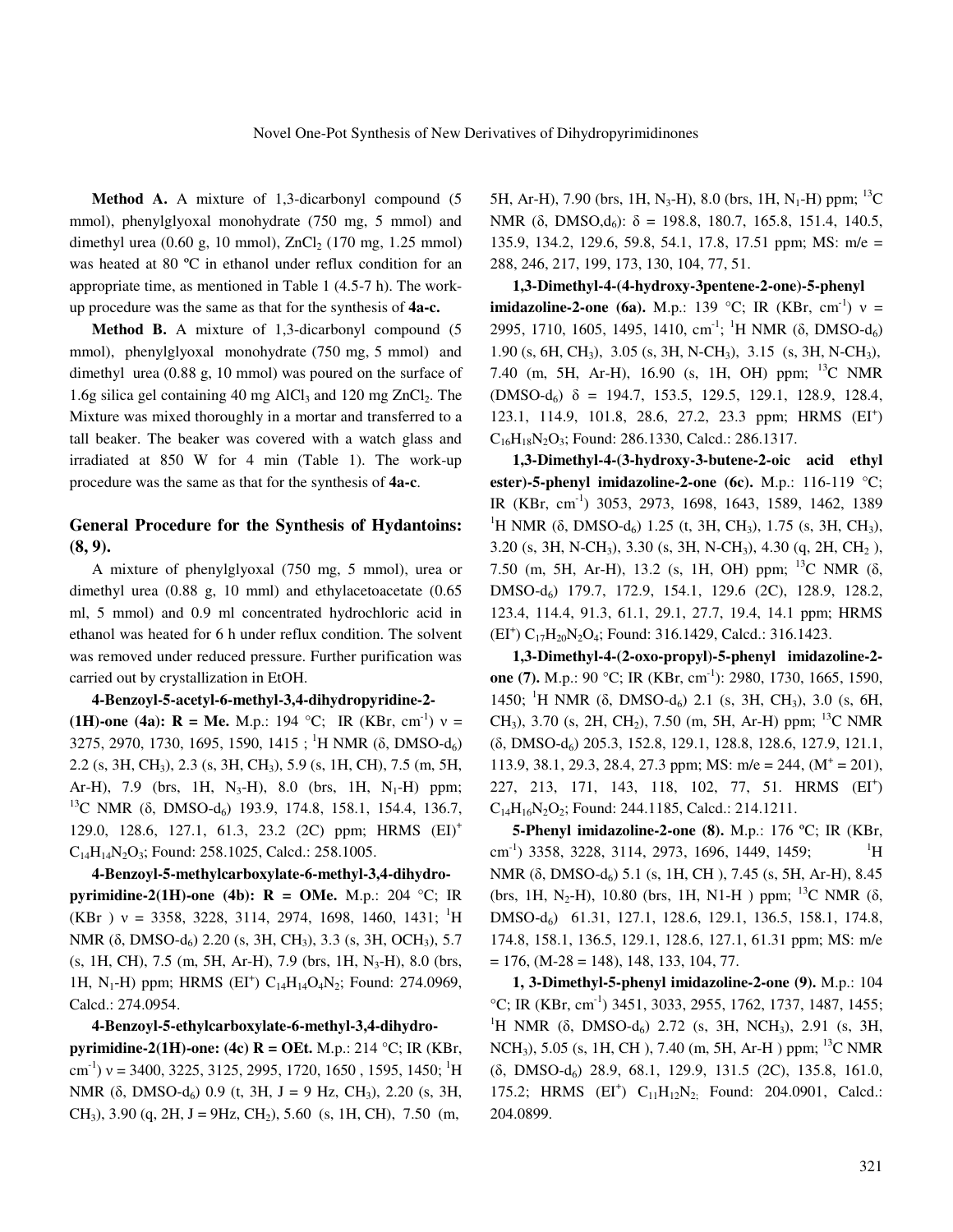### **RESULTS AND DISCUSSION**

 Zinc chloride, as a very inexpensive and easily available Lewis acid catalyst, has been widely used in organic reactions. To emphasize the reaction conditions, the reaction between phenylglyoxal, ethyl acetoacetate and urea were selected as a model to examine the effects of catalysts (0-30% mol) and reagents at different reaction temperatures (r.t., 50, 80  $^{\circ}$ C). Meanwhile, the reaction between phenylglyoxal, ethyl acetoacetate and urea was carried out by different ratios of  $ZnCl<sub>2</sub>:AlCl<sub>3</sub>$  on the surface of silica gel. Various yields were obtained for this reaction and the best result was achieved by a  $ZnCl<sub>2</sub>:AICI<sub>3</sub>$  ratio of 1:3. For the synthesis of dihydropyrimidinones, a combinatorial chemistry approach can be applied to exploit this extra ketone functionality and to generate two sets of ready to screen libraries for pharmaceutical activities.

 The structures of products **4a-4c** were characterized based on their  ${}^{1}H$  and  ${}^{13}C$  NMR, IR and mass spectrometric data. The <sup>1</sup>H NMR spectra of compound **4a** in DMSO- $d_6$  show a singlet at 5.8 ppm which is related to H-4, while the two

separated methyl groups resonate at 2.3 and 2.4 ppm. In  $^{13}$ C NMR spectrum of compound **4a**, the peak at 61.3 ppm is related to  $C-4$  (sp<sup>3</sup>) which can confirm the formation of product. While, the two different carbonyl groups resonate at 174.8 and 193.8 ppm. HRMS (EI)<sup>+</sup> shows a peak at 258.1025 that confirms the product structure. The base peak in mass spectrum is 153.1, which is supposed to be related to a benzoyl group elimination. In <sup>1</sup>H NMR spectra of compounds **4a** and **4b**, H-4 resonates at 5.7 and 5.6 ppm, respectively, while in <sup>13</sup>C NMR spectrum of **4a**, C-4 resonates at 61.3 ppm.

Since *N,N'*-disubstituted dihydropyrimidinones have pharmaceutical activities and usually are synthesized by multiaddition or substitutional reactions such as Mitsonubo reaction, we used one-pot multicomponent condensation of *N,N*΄*-*dimethyl urea, phenylglyoxal and alkyl acetoacetate (or acetylacetone) for this synthesis. According to the Sweet-Fissekin's mechanism [38], the product of *N,N*΄-disubstituted urea should be a *N,N*΄-disubstituted dihydropyrimidinone. However, the condensation reaction of phenylglyoxal, alkyl cyanoacetates and *N,N*΄*-*dimethyl urea in the presence of  $ZnCl<sub>2</sub>$ , under reflux condition, and also in the presence of



A: ZnCl<sub>2</sub>, EtOH, Reflux B:  $ZnCl<sub>2</sub>:AlCl<sub>3</sub>(1:3)$ , Silica gel, MW

#### *Scheme 1*

 **Table1.** Synthesis of Dihydropyrimidinone in Reflux and Microwave Irradiation Conditions

| No. |     | Reflux condition   |          | MW condition       |            |
|-----|-----|--------------------|----------|--------------------|------------|
|     |     | Yield <sup>a</sup> | Time (h) | Yield <sup>a</sup> | Time (min) |
| 4a  | Me  | 73                 | 4.5      | 26                 |            |
| 4b  | OMe | 67                 |          | 42                 |            |
| 4c  | OEt | 59                 |          | 39                 |            |

<sup>a</sup>Yields represent isolated pure crystal based on phenylglyoxal.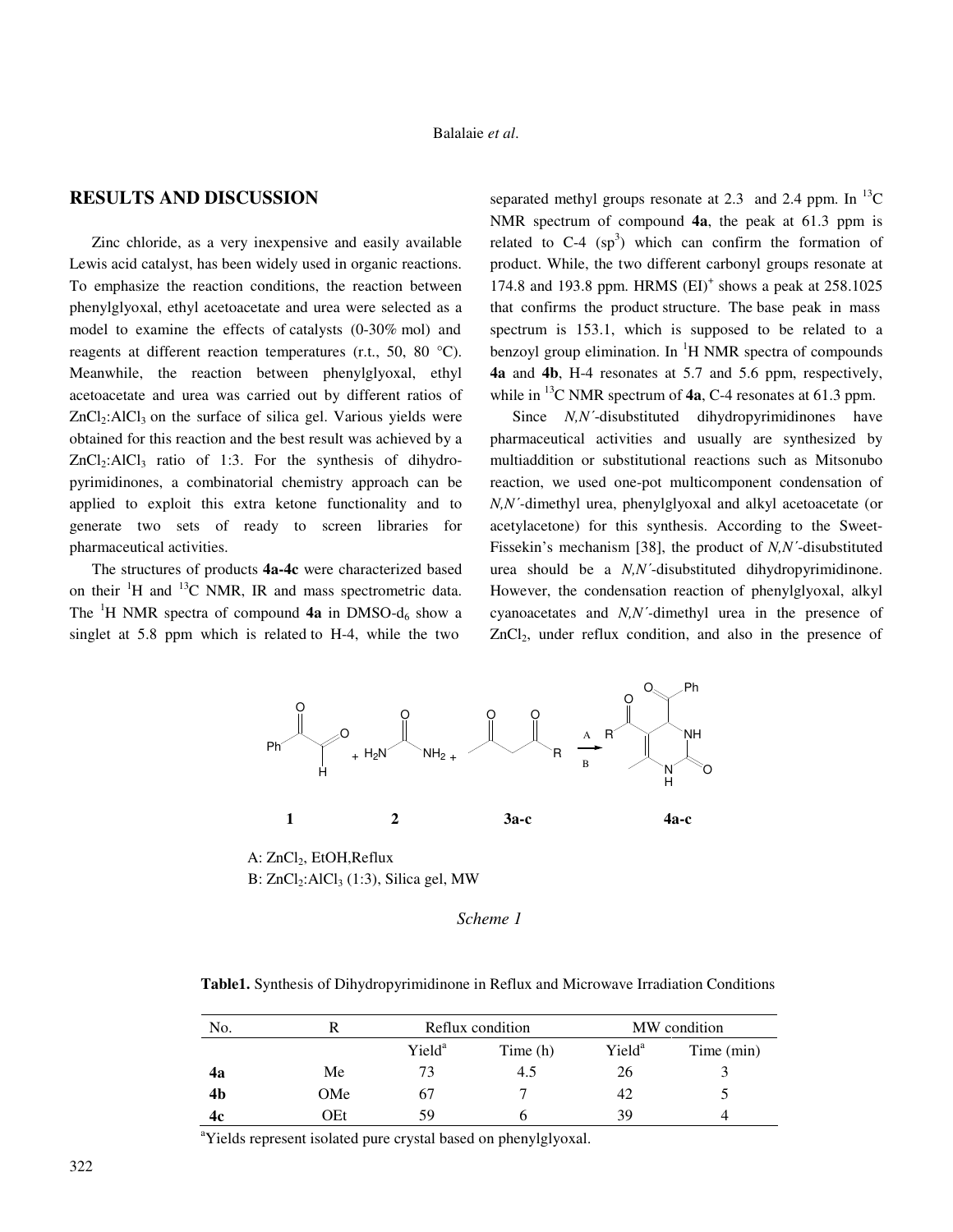$ZnCl<sub>2</sub>:AICI<sub>3</sub> (1:3) supported on silica gel, under microwave$ irradiation and solvent-free condition, leads to the preparation a new multi-substituted imidazoline-2-one derivative(Scheme

2). In <sup>1</sup>H NMR spectrum of compound **6c**, a broad singlet line was found at 13.2 ppm, which could be related to the enolic OH contributing in an intramolecular hydrogen bonding.



A: ZnCl<sub>2</sub>, EtOH, Reflux B: ZnCl<sub>2</sub>:AlCl<sub>3</sub> (1:3), Silica gel, MW

*Scheme 2* 

| Table 2. Synthesis of Multi-substituted Imidazoline-2-ones (6a-6c) |  |
|--------------------------------------------------------------------|--|
|--------------------------------------------------------------------|--|

| No. |     | Reflux condition   |          | MW condition       |            |
|-----|-----|--------------------|----------|--------------------|------------|
|     |     | Yield <sup>a</sup> | Time (h) | Yield <sup>a</sup> | Time (min) |
| 6a  | Me  | 66                 | 5.5      | 35                 |            |
| 6b  | OMe | 56                 |          | 45                 |            |
| 6с  | OEt | 50                 |          | 46                 |            |

<sup>a</sup>Yields represent isolated pure crystal based on phenyl glyoxal.



**Fig. 1.** ORTEP plot of the molecular structure of **6a.**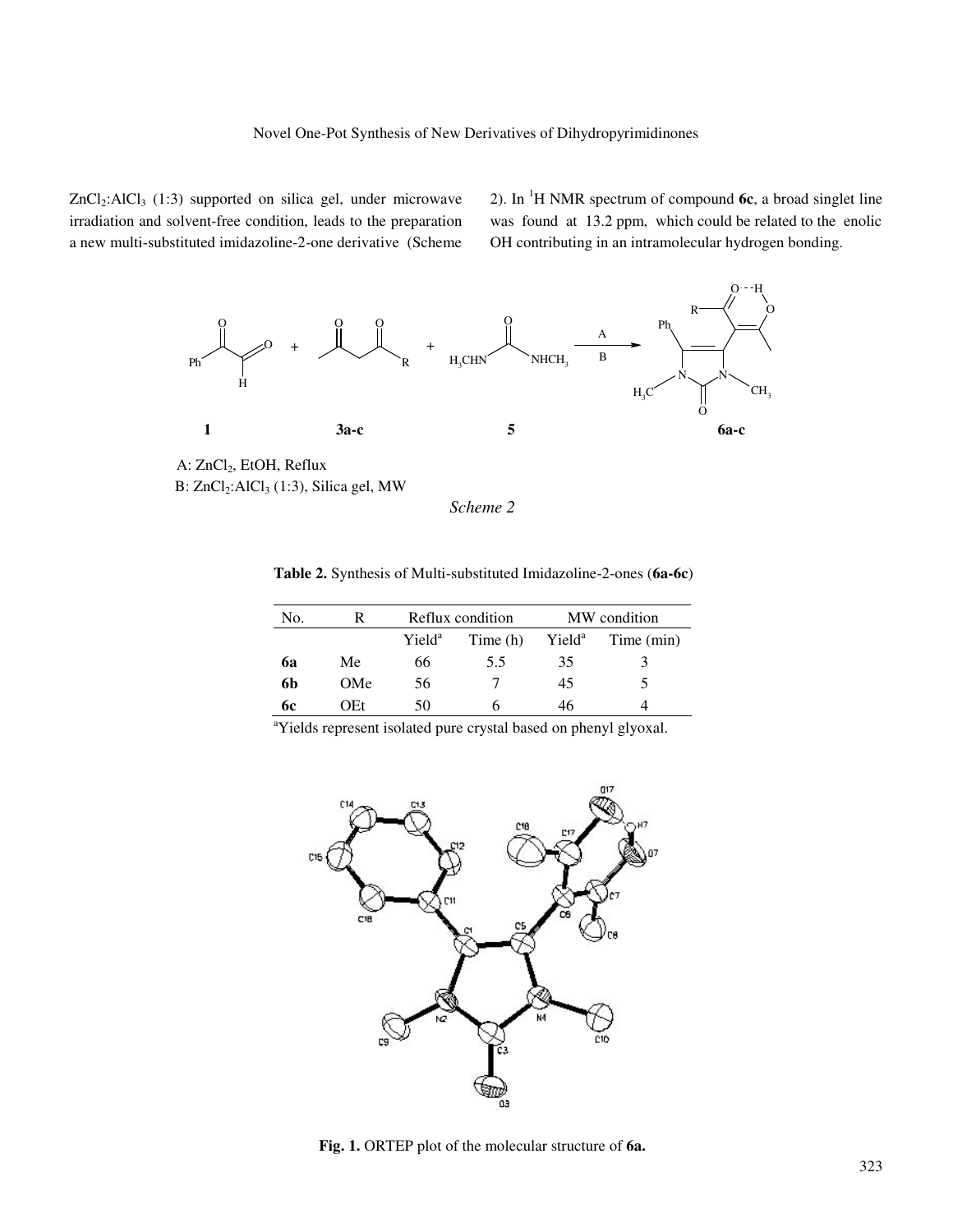#### Balalaie *et al*.

HRMS  $(EI)^+$  represents the ion molecular peak at 316.1429 and this mass is belong to dihydropyrimidinone analogue. Figure 1 illustrates the X-ray structure of product, which confirms the existence of intramolecular hydrogen bonding in the molecule.

By checking the  $^{13}$ C NMR spectra, we didn't observe any peak for C-4 at 50-60 ppm, but two separated carbonyl groups at 173.12 and 179.74 ppm were detected. The deshielded

carbon atom peak seems to be the carbonyl group contributing in hydrogen bonding. Table 2 contains the entire data for **6a-6c**. <sup>1</sup>H NMR spectrum of compound **6a** illustrates a singlet for two methyl groups and also in its  $^{13}$ C NMR spectrum, one peak for CH<sub>3</sub> groups is observed. It seems that two enolic forms are in equilibrium together and the two methyl groups are equivalent.

In <sup>1</sup>H NMR spectrum of compound **6a**, a broad singlet was



*Scheme 3* 





**Fig. 2.** ORTEP structure of compound **7**.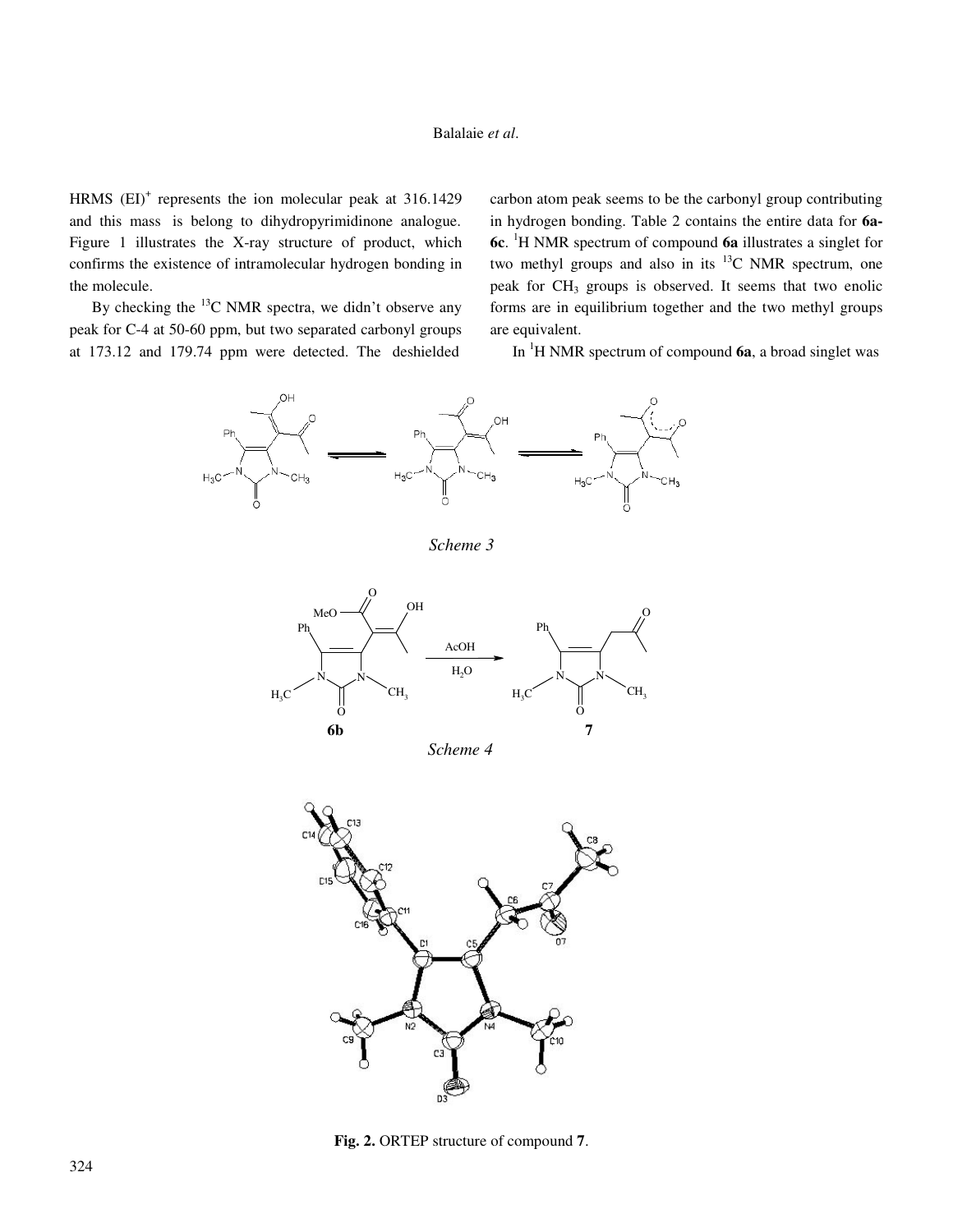found at 16.9 ppm which could be related to the intramolecular hydrogen bonding and confirms an enolic form. The phenyl group and two methyl groups in **6c** are distorted and show a minimum interaction between methyl groups and phenyl substitution in imidazoline-2-one ring (Scheme 3).

The bond lengths of  $C_6$ - $C_7$  (1.40 Å) and  $C_6$ - $C_{17}$  (1.409 Å) are located between those of single and double bonds, which is due to delocalization of electrons in resonance forms and also equilibration of the enolic structure. Compound **6b** could be converted to **7** after acidic hydrolysis (Scheme 4). Figure 2 illustrates the X-ray structure of compound **7**. The crystallographic data for compounds **6a** and **7** are listed in Table 3.

 In <sup>1</sup>H NMR spectrum of compound **7**, two singlets were observed at 2.1 and 3.7 ppm due to  $CH<sub>3</sub>$  and  $CH<sub>2</sub>$  groups. Two *N*-methyl groups resonate at 3.0 ppm and two different

|                                   | 6a                                                           | $\overline{7}$                                               |  |
|-----------------------------------|--------------------------------------------------------------|--------------------------------------------------------------|--|
| Empirical formula                 | $C_{16}H_{18}N_2O_3$                                         | $C_{14}H_{16}N_2O_2$                                         |  |
| Formula weight                    | 286.32                                                       | 244.29                                                       |  |
| Temperature                       | 200(2) K                                                     | 200(2) K                                                     |  |
| Wavelength                        | $0.71073 \text{ Å}$                                          | $0.71073$ Å                                                  |  |
| Crystal system                    | Monoclinic                                                   | Monoclinic                                                   |  |
| Space group                       | P2 <sub>1</sub> /c                                           | P2 <sub>1</sub> /c                                           |  |
| Z                                 | 4                                                            | $\overline{4}$                                               |  |
| Unit cell dimensions              | $a = 15.3220(2)$ Å                                           | $a = 8.0782(4)$ Å                                            |  |
|                                   | $b = 10.2618(3)$ Å                                           | $b = 11.9398(6)$ Å                                           |  |
|                                   | $c = 9.9181(3)$ Å                                            | $c = 13.0812(6)$ Å                                           |  |
|                                   | $\alpha$ = 90 deg.                                           | $\alpha$ = 90 deg.                                           |  |
|                                   | $\beta = 106.611(2)$                                         | $\beta = 98.180(1)$                                          |  |
|                                   | $\gamma = 90$ deg.                                           | $\gamma = 90$ deg.                                           |  |
| Volume                            | 1494.36 (7) $\AA^3$                                          | 1248.87 (11) $\AA^3$                                         |  |
| Density (calculated)              | 1.27 $\rm g \, cm^{-3}$                                      | 1.30 g $cm^{-3}$                                             |  |
| Absorption coefficient            | $0.09$ mm <sup>-1</sup>                                      | $0.09$ mm <sup>-1</sup>                                      |  |
| Crystal shape                     | polyhedron                                                   | polyhedron                                                   |  |
| Crystal size                      | $0.26 \times 0.20 \times 0.06$ mm <sup>3</sup>               | $0.34 \times 0.16 \times 0.14$ mm <sup>3</sup>               |  |
| Theta range for data collection   | 2.4 to 23.0 deg.                                             | 2.3 to 27.5 deg.                                             |  |
| Index ranges                      | $-10 \le h \le 10$ , $-15 \le k \le 15$ , $-16 \le l \le 16$ | $-10 \le h \le 10$ , $-15 \le k \le 15$ , $-16 \le l \le 16$ |  |
| Reflections collected             | 10504                                                        | 12793                                                        |  |
| Independent reflections           | 2082 (R (int) = $0.0651$ )                                   | 2868 (R (int) = $0.0400$ )                                   |  |
| Observed reflections              | 1394 ( $I > 2\sigma$ (I))                                    | $2013$ $(I > 2\sigma (I))$                                   |  |
| Absorption correction             | Semi-empirical from equivalents                              | Semi-empirical from equivalents                              |  |
| Max. and min. Transmission        | 0.99 and 0.98                                                | 0.99 and 0.97                                                |  |
| Refinement method                 | Full-matrix least-squares on $F^2$                           | Full-matrix least-squares on $F^2$                           |  |
| Data/restraints/parameters        | 2082 / 0 / 199                                               | 2868 / 0 / 166                                               |  |
| Goodness-of-fit on $F^2$          | 1.02                                                         | 1.01                                                         |  |
| Final R indices $(I>2\square(I))$ | $R1 = 0.043$ , wR2 = 0.094                                   | $R1 = 0.040$ , wR2 = 0.090                                   |  |
| Largest diff. peak and hole       | 0.21 and -0.19 $e^{\hat{A}^{-3}}$                            | 0.24 and -0.22 $e\text{\AA}^{3}$                             |  |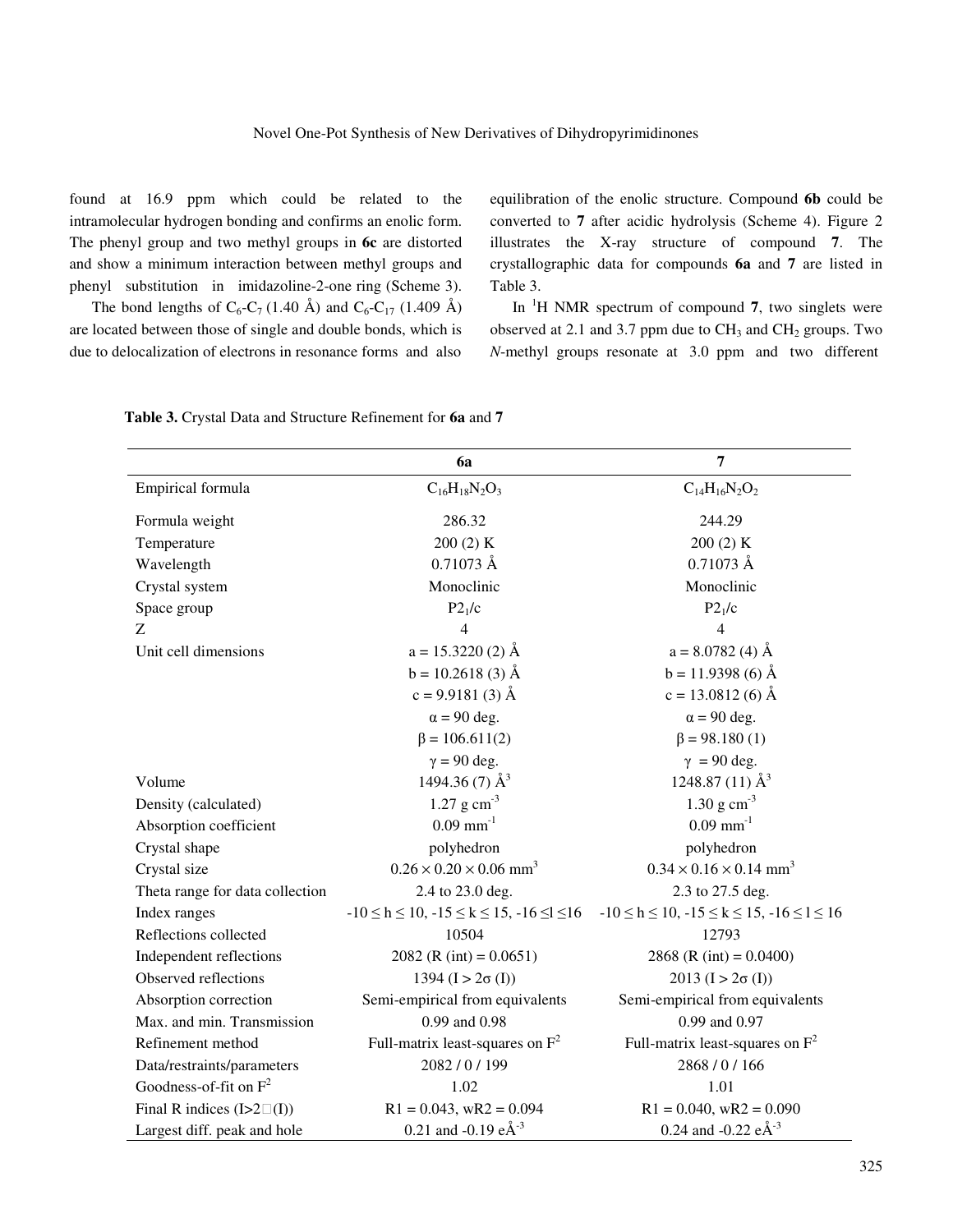carbonyl groups at  $153$  and  $205$  ppm. HRMS  $(EI)^+$  also confirms this structure with a m/e of 244. Figure 3 shows the proposed mechanism for the formation of **4a-c**. Formation of *N*-acyliminium ion intermediate is a key reaction, then Lewis acid can stabilize *N-*acyliminium ion by coordination to the urea oxygen, and also chelation of 1,3-dicarbonyl componenet



**Fig. 3.** Proposed mechanism for the synthesis of **4a-c**.



**Fig. 4.** Proposed mechanism for the synthesis of **6a-c**.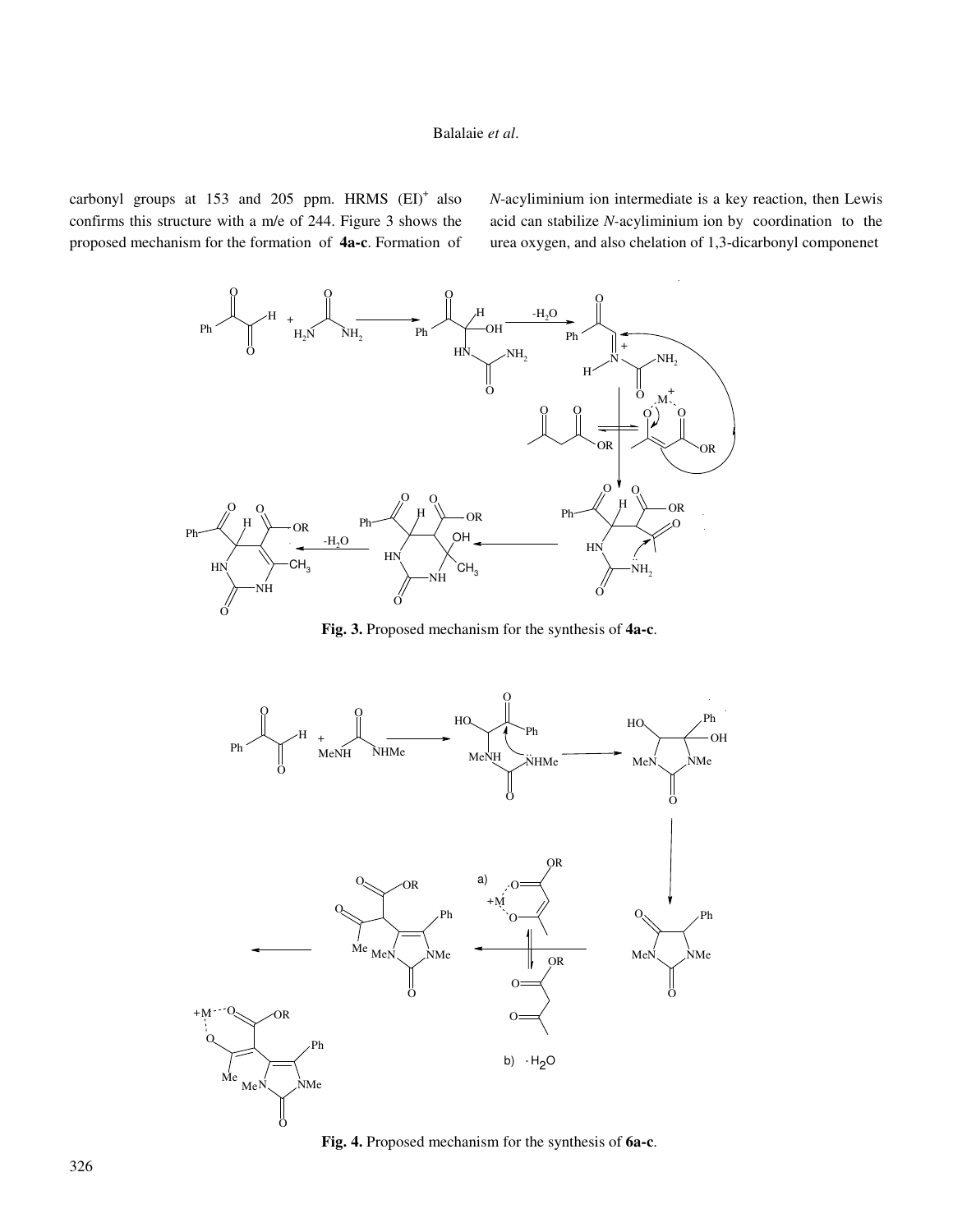can stabilize the enolic tautomer. Figure 4 shows the formation of compounds **6a-c**. When we used *N,N'*-dimethyl urea, the products were different and, according to the proposed mechanism, imidazoline-2-one derivatives were obtained. In fact, the existence of additional carbonyl group and increased nucleophilicity of nitrogen can change the reaction path; Lewis acid can stabilize the enolic form. Formation of compounds **6a-c** can be confirmed Kappe's mechanism [39].

 In another try, the reaction of phenylglyoxal, urea and ethyl acetoacetate in the presence of hydrochloric acid under reflux condition led to the formation of 5-phenylhydantoin (Scheme 5). It is noteworthy that hydantoins are well known for their diverse biological activities and play a key role as antiarrhythmics [40], antitumor [41], and anti-inflammatory [42] agents. They have also been used for the preparation of moistening lotions, increasing HDL cholesterol concentration and as antiserotoninergic agents.

The <sup>1</sup>H NMR spectrum of this product shows a broad singlet at 5.2 ppm for the H-5 and two different peaks at 8.45 and 10.8 ppm correlated to N-H. The  $^{13}$ C NMR spectrum consists of a peak at 61.31 ppm due to C-H group. Characteristic carbonyl resonances appear clearly at 158.1 and 174.8 ppm.

 Reaction of dimethyl urea, ethyl acetoacetate and phenylglyoxal in the presence of hydrochloric acid refluxing in EtOH leads to the preparation of 1,3-dimethyl-5-phenyl hydantoin (Scheme 5). <sup>1</sup>H NMR of compound **8** displays H-4 signal at 5.2 ppm and also in  $^{13}$ C NMR, C-4 is found at 68.1 ppm. It seems that ethyl acetoacetate could not react under these conditions. Formation of hydantoin ring is the driving force for this reaction. HRMS (EI)<sup>+</sup> confirms the formation of product **8**. <sup>13</sup>C NMR spectrum of compound **8** illustrates two different peaks for -NMe groups at 26.8 and 29.0 ppm. Yields of hydantoins were 90-95%.

 The possible mechanism for the formation of 5 phenylhydantoinis is shown in Scheme 6. Hydrochloric acid can't stabilize the enolic form and, thus, it does not have any role in this reaction.

### **CONCLUSION**

It was found that  $ZnCl<sub>2</sub>$  is able to catalyze the synthesis of new dihydropyrimidinones, and some multi-substituted imiazoline-2-one derivatives with intramolecular hydrogen bonding. Meanwhile, the reactions are also catalyzed by  $ZnCl<sub>2</sub>:AlCl<sub>3</sub>(1:3)$  under solvent-free condition by the aid of



*Scheme 6*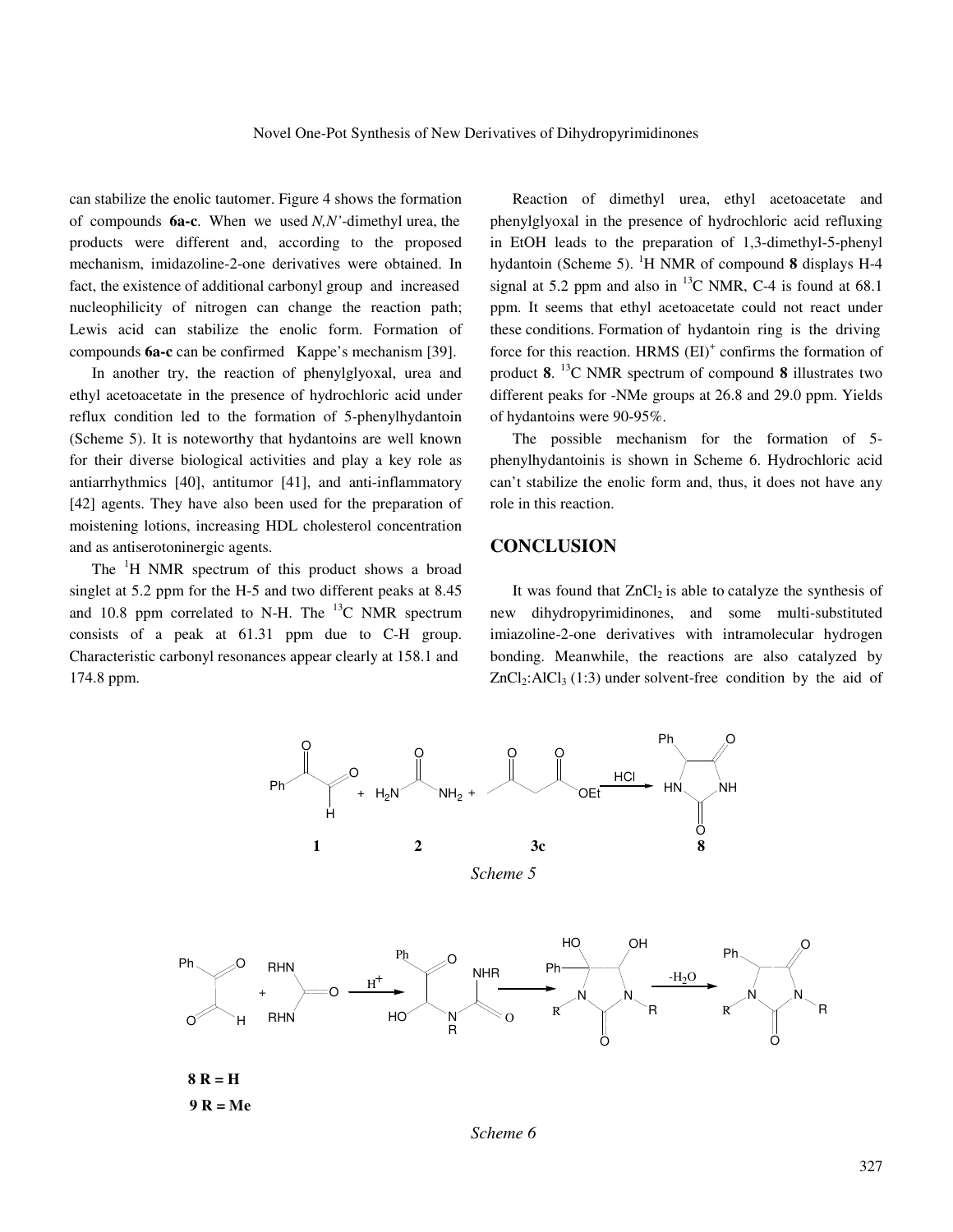#### Balalaie *et al*.

microwave irradiation. Good yields, easy work-up and low reaction time are advantages of this method.

#### **ACKNOWLEDGEMENT**

 Saeed Balalaie is grateful to Alexander von Humboldt Foundation for research fellowship and also for equipment donation. We are also thankful to K.N. Toosi research council for a partial financial support.

#### **REFERENCES**

- [1] a) C.O. Kappe, Tetrahedron 49 (1993) 6937; b) C.O. Kappe, Eur. J. Med. Chem. 35 (2000) 1043; c) C.O. Kappe, Acc. Chem. Res. 33 (2000) 879 and references therein; d) C.O. Kappe, A. Stadler, Organic Reactions 63 (2004) 1.
- [2] a) K.S. Atwal, B.N. Swanson, S.E. Umger, D.M. Floyd, S. Moreland, A. Hedberg, B.C. Reilly, J. Med. Chem. 34 (1991) 806; b) G.J. Grover, S.K. Dzwonczy, D.M. McMullen, C.S. Normadinam, P.G. Sleph, S.J. Moreland, J. Cardiovasc. Pharmacol. 26 (1995) 289.
- [3] L.E. Overman, M.H. Rabinowitz, P.A. Renhowe, J. Am. Chem. Soc.117 (1995) 2657.
- [4] a) A.D. Patil, N.V. Kumar, W.C. Kokko, M.F. Bean, A.J. Freyer, C. Debrosse, S. Mai, A. Truneh, D.J. Faulkner, B. Carte, A.L. Breen, R.P. Hertzberg, R.K. Johnson, J.W. Westley, B.C.M. Ports, J. Org. Chem. 60 (1995) 1182; b) B.B. Snider, J.J. Chen, A.D. Patil, A.J. Freyer, Tetrahedron Lett. 37 (1996) 6977; c) A.V.R. Rao, M.K. Gurjar, J. Vasudevan, J. Chem. Soc. Chem. Commun. (1995) 1369.
- [5] P. Biginelli, Gazz. Chem. Ital. 23 (1893) 360; b) for a review see also 1a.
- [6] C.V. Reddy, M. Mahesh, P.V.K. Raju, T.R. Babu, V.V.N. Reddy, Tetrahedron Lett. 43 (2002) 2657.
- [7] N.Y. Fu, Y.F. Yuan, Z. Cao, S.W. Wang, J.T. Wang, Tetrahedron 58 (2002) 4801.
- [8] A. Dondoni, A. Massi, Tetrahedron Lett. 42 (2001) 7975.
- [9] J. Peng, Y. Deng, Tetrahedron Lett. 42 (2001) 5917.
- [10] J.S. Yadav, B.V.S. Reddy, K.B. Reddy, K.S. Raj, A.R. Prasad, J. Chem. Soc. Perkin Trans 1 (2001) 1939.
- [11] K.A. Kumar, M. Kasthuraiah, C.S. Reddy, C.D. Reddy, Tetrahedron Lett. 42 (2001) 7873.
- [12] Y. Ma, C. Qian, L. Wang, M. Yang, J. Org. Chem. 65 (2000) 3864.
- [13] N.Y. Fu, Y.F. Yuan, Z. Cao, S.W. Wang, J.T. Wang, C. Peppe, Tetrahedron 58 (2002**)** 4801.
- [14] J. Lu, Y. Bai, Z. Wang, B. Yang, H. Ma, Tetrahedron Lett. 41 (2000) 9075.
- [15] J.C. Bussolari, P.A. McDonnel, J. Org. Chem. 65 (2000) 6777.
- [16] E.H. Hu, R.D. Sidler, U.H. Dolling, J. Org. Chem. 63 (1998) 3454.
- [17] S. Tu, F. Fang, C. Miao, H. Jiang, Y. Feng, D. Shi, X. Wang, Tetrahedron Lett. 44 (2003) 6153.
- [18] D.S. Bose, L. Fatima, C. Miao, H. Jiang, Y. Feng, D. Shi, X. Wang, J. Org. Chem. 68 (2003) 587.
- [19] A.S. Paraskar, G.K. Dewkar, A. Sudalai, Tetrahedron Lett. 44 (2003) 3305.
- [20] G. Maiti, P. Kundu, C. Guin, Tetrahedron Lett. 44 (2003) 2757.
- [21] P. Salehi, M. Dabiri, M.A. Zolfigol, M.A. Bodaghi Fard, Tetrahedron Lett. 44 (2003) 2889.
- [22] G. Sabitha, G.S.K.K. Reddy, K.B. Reddy, J.S. Yadav, Tetrahedron Lett. 44 (2003) 6497.
- [23] J. Lu, H. Ma, Synlett (2000) 63.
- [24] G. Sabitha, G.S.K.K. Reddy, C.S. Reddy, J.S. Yadav, Synlett. (2003) 858.
- [25] F. Bigi, S. Carloni, B. Frullanti, R. Maggi, G. Sartori, Tetrahedron Lett. 40 (1999) 3465.
- [26] H. Xu, Y. Wang, Chin. J. Chem. 21 (2003) 327; Chem. Abstr. 139 (2003) 85301k.
- [27] K.V.N. Srinivas, B. Das, Synthesis (2004) 2091.
- [28] H. Hazarkhani, B. Karimi, Synlett (2004) 1239.
- [29] R. Varala, M.M. Alam, S.R. Adapa, Synlett (2003) 67.
- [30] J. Peng, Y. Deng, Tetrahedron Lett. 42 (2001) 5917.
- [31] J.S. Yadav, B.V.S. Reddy, R. Srinivas, C. Venugopal, T. Ramalingam, Synthesis (2001) 1341.
- [32] Y. Ma, C. Qian, L. Wang, M. Yang, J. Org. Chem. 65 (2000) 3864.
- [33] A. Shaabani, A. Bazgir, F. Teimouri, Tetrahedron Lett. 44 (2003) 857.
- [34] J.S. Yadav, B.V. S.Reddy, P. Sridhar, J.S.S. Reddy, K. Nagaiah, N. Lingaiah, P.S. Saiprasad, Eur. J. Org.